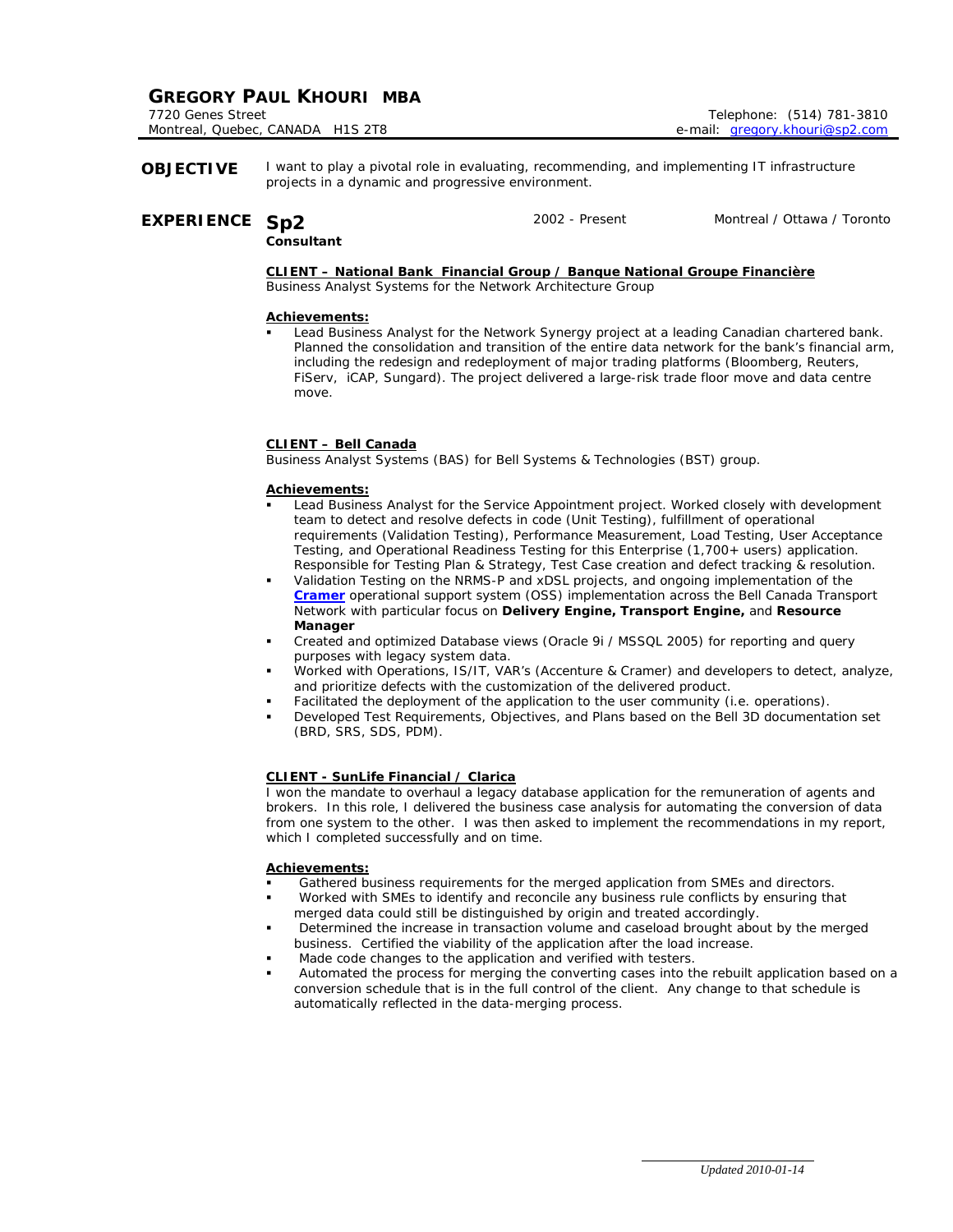## **EXPERIENCE Accenture** 2000 – 2001 Montreal / Toronto

#### **Consultant**

I was responsible for the planning and implementation of technical infrastructure at project sites.

#### **Achievements:**

- Worked with SMEs and legacy application "owners" in the gathering of business requirements and technical requirements for the implementation of the enterprise-wide EAI (Enterprise Application Integration) program at a national telecommunications provider, using Vitria BusinessWare3 as the platform of choice.
- Deployed Sun servers (420R, 4500R), Solaris 2.7 & 2.8, Windows NT/2000 servers (Compaq), and Cisco 5000 series switches, servicing 500+ application users.
- In co-ordination with client network managers, I integrated new subnets into the client's legacy global network, comprising tens of thousands of nodes and several hundred subnets.

## **EXPERIENCE Sun Life Financial** 1997-2000 Montreal

**Telecommunications Analyst** Senior member of the that group managed the Canadian IT infrastructure, comprising over 100 Windows NT servers, over 100 Netware servers, and over 5,000 office and mobile clients in 40+ sites across Canada. I actively supported implementation, delivery and development of networkbased applications.

#### **Achievements:**

- I implemented Novell Netware 4.11, NDS, Novell Border Manager 3.5 (VPN, Firewall, and Proxy Services), ZenWorks, IBM 8270 Token Ring switches, 8265 & 8210 fibre-backbone switches, Cisco IGX 8400 wide-area switch with ATM WAN interfaces.
- I oversaw logistics pertaining to data/client migration in corporate-wide computing environment upgrade including hardware, software, and infrastructure involving 7,000 clients in multiple locations across Canada.
- I was the Technical Leader on Technology Upgrade Committee. I developed the deployment plan, created documentation, and oversaw on-site implementation, resulting in flawless installation right on schedule, nation-wide.

## **EXPERIENCE Multinet Communications** 1990-1997 Montreal **Information Systems Manager**

I was entirely responsible for the enterprise-wide management information system, including hardware and software investments and implementations, networking, database design and management, technical and user support.

### **Achievements:**

- I initiated and led the project of designing, developing and implementing the corporate LAN/WAN allowing for the successful integration of 2 companies onto one network and opening it up for new applications.
- We partnered with engineers at Mitel and Memotec to design & implement the frame-relay WAN for data (IP & IPX) and voice (Nortel & Mitel equipment) – one of the first VoFR installations in Montreal.

| <b>TECHNICAL</b><br><b>BACKGROUND</b> | <b>Skill</b>                                                                                        | Yrs.  | <b>Skill</b>                                               | Yrs. |
|---------------------------------------|-----------------------------------------------------------------------------------------------------|-------|------------------------------------------------------------|------|
|                                       | Network Administration & Security<br>(CISSP & GSEC trained - certification<br>pending)              | $10+$ | Citrix Winframe / Metaframe                                | 7    |
|                                       | <b>TCP/IP &amp; Routing Protocols</b>                                                               | $10+$ | Telephony (PBX, VoIP)                                      | 8    |
|                                       | Cisco CCVP - VoIP (In progress)<br>Cisco CCNA (Certified).<br>Cisco Security & Firewall Management. | 5     | Java (Trained by Sun)                                      | 2    |
|                                       | Windows NT/2000/XP, Terminal Services                                                               | $10+$ | CCC / Harvest<br>(Configuration Management)                |      |
|                                       | Novell Netware 4.x & 5.x (Certified)                                                                | $10+$ | Cramer 4 OSS Operations                                    | 2    |
|                                       | LAN/WAN<br>Token Ring, Ethernet, ATM, Frame Relay,<br>T1, DSL, LAN-E                                | 10    | Oracle 8i, 9i Administration,<br>MSSQL 2005 Administration | 3    |
|                                       | Unix (Solaris, Linux)                                                                               |       | $C++$                                                      |      |